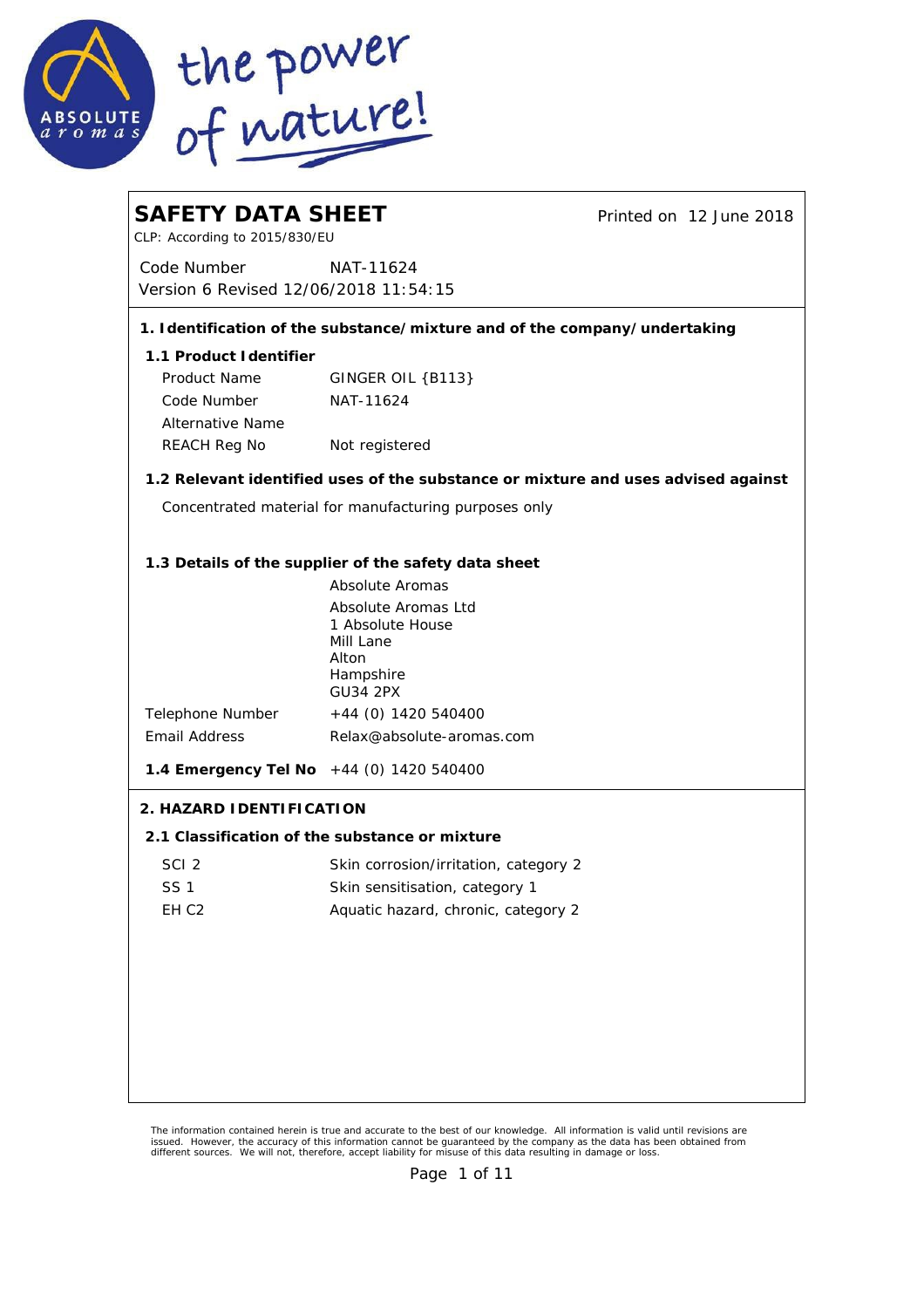| SAFETY DATA SHEET<br>Printed on 12 June 2018<br>CLP: According to 2015/830/EU |                                                                                                                                              |  |
|-------------------------------------------------------------------------------|----------------------------------------------------------------------------------------------------------------------------------------------|--|
| Code Number<br>Version 6 Revised 12/06/2018 11:54:15                          | NAT-11624                                                                                                                                    |  |
| <b>CLP Label elements</b><br>Hazard Pictograms                                | CLP classification according to Regulation (EC) No 1272/2008                                                                                 |  |
| Signal Word                                                                   | Warning                                                                                                                                      |  |
| <b>Hazard Statements</b>                                                      |                                                                                                                                              |  |
| H315                                                                          | Causes skin irritation                                                                                                                       |  |
| H317                                                                          | May cause an allergic skin reaction                                                                                                          |  |
| H411                                                                          | Toxic to aquatic life with long lasting effects                                                                                              |  |
| <b>Precautionary Statements</b>                                               |                                                                                                                                              |  |
| P210                                                                          | Keep away from heat, hot surfaces, sparks, open flames and<br>other ignnition sources. No smoking.                                           |  |
| P273                                                                          | Avoid release to the environment.                                                                                                            |  |
| P <sub>280</sub>                                                              | Wear protective gloves and eye protection                                                                                                    |  |
| $P302 + P352$                                                                 | IF ON SKIN: Wash with plenty of water.                                                                                                       |  |
| $P333 + P313$                                                                 | If skin irritation or rash occurs: Get medical advice.                                                                                       |  |
| P501                                                                          | Dispose of contents and container in accordance with local<br>regulation.                                                                    |  |
| 2.3 Other Hazards                                                             | Contains Citral, Geraniol and Linalool which may produce an allergic reaction                                                                |  |
|                                                                               | No further information available at this time                                                                                                |  |
|                                                                               | 3. Composition / information on ingredients<br>Any percentage values listed here for hazardous components are for illustrative purposes only |  |
|                                                                               |                                                                                                                                              |  |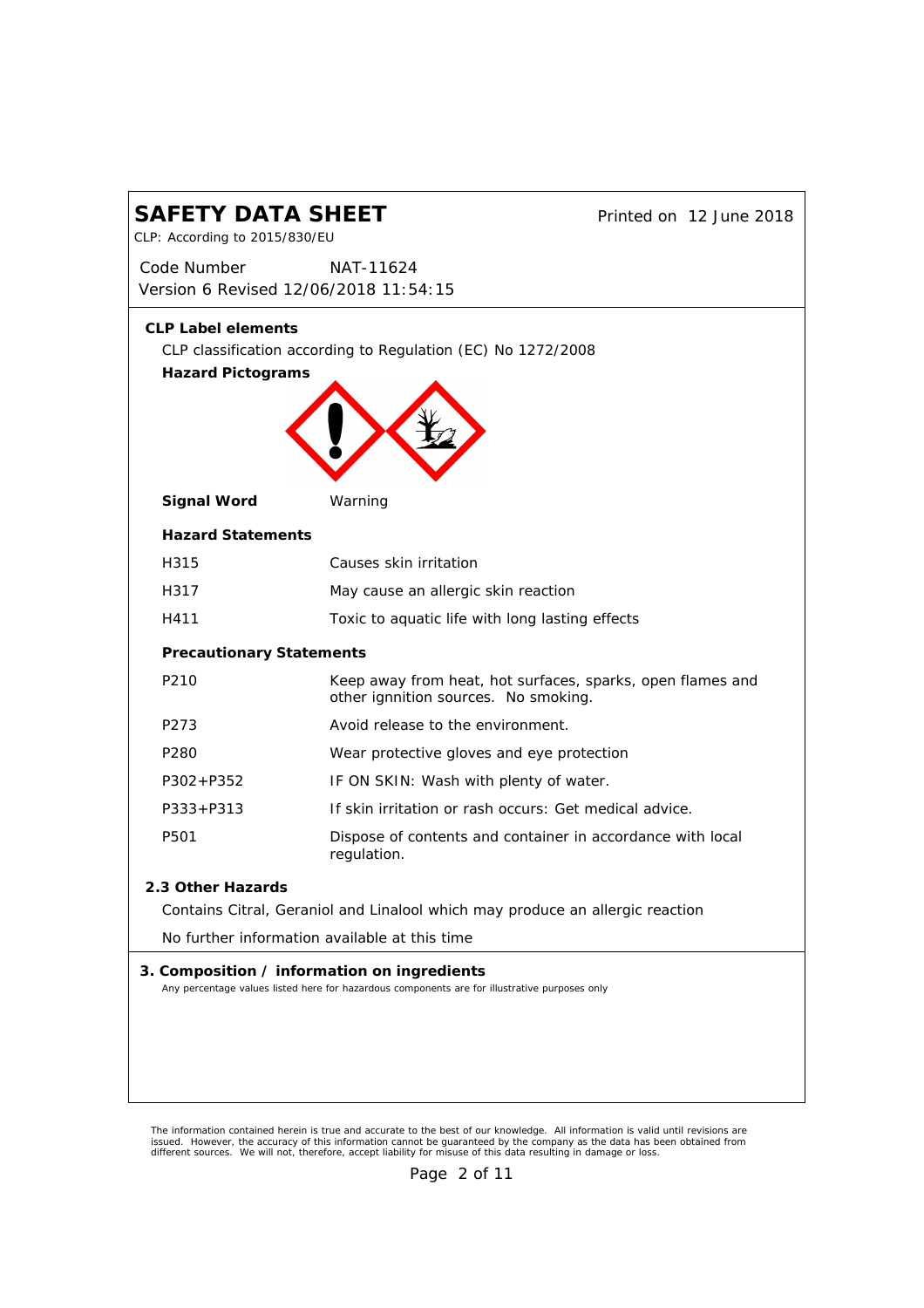| <b>SAFETY DATA SHEET</b><br>CLP: According to 2015/830/EU |                                                                           | Printed on 12 June 2018 |
|-----------------------------------------------------------|---------------------------------------------------------------------------|-------------------------|
| Code Number                                               | NAT-11624<br>Version 6 Revised 12/06/2018 11:54:15                        |                         |
| 3.1 Substances                                            |                                                                           |                         |
| Description                                               | GINGER OIL {B113}                                                         |                         |
| <b>EC/EINECS</b>                                          | 283-634-2                                                                 |                         |
| CAS Number                                                | 84696-15-1                                                                |                         |
| USCAS Number                                              | 8007-08-7                                                                 |                         |
| Hazardous components                                      |                                                                           |                         |
| <b>ID Numbers</b>                                         | Chemical Name, Classification and Hazards                                 | Conc (%)                |
| CAS<br>$495 - 61 - 4$                                     | beta-Bisabolene (Bisabolene)                                              |                         |
| EINECS 207-805-8<br>REACH                                 | AH 1; SCI 2; SS 1B<br>H304, H315, H317                                    | 7.5000                  |
| CAS<br>$79-92-5$                                          | Camphene                                                                  |                         |
| EINECS 201-234-8<br><b>REACH</b>                          | FS 2; EDI 2; EH A1, C1<br>H228, H319, H400, H410                          | 6.4000                  |
| CAS<br>555-10-2                                           | beta-Phellandrene                                                         |                         |
| EINECS 209-081-9<br>REACH                                 | FL 3; AH 1<br>H226, H304                                                  | 4.0000                  |
| CAS<br>470-82-6                                           | 1,8-Cineole (Eucalyptol)                                                  |                         |
| EINECS 207-431-5<br>REACH                                 | FL <sub>3</sub><br>H226                                                   | 2.5000                  |
| CAS<br>$80 - 56 - 8$                                      | alpha-Pinene                                                              |                         |
| EINECS 201-291-9<br>REACH                                 | FL 3; SCI 2; SS 1B; AH 1<br>H226, H304, H315, H317                        | 2.4000                  |
| CAS<br>78-70-6<br>EINECS 201-134-4                        | Linalool                                                                  | 2.0000                  |
| REACH                                                     | EDI 2; SCI 2<br>H315, H319                                                |                         |
| CAS<br>7705-14-8                                          | d, I-Limonene (isomer unspecified)                                        |                         |
| EINECS 231-732-0<br>REACH                                 | FL 3; AH 1; SCI 2; SS 1B; EH A1, C1<br>H226, H304, H315, H317, H400, H410 | 1.2000                  |
| CAS<br>110-93-0                                           | 6-Methyl-5-hepten-2-one (MHO)                                             |                         |
| EINECS 203-816-7<br><b>REACH</b>                          | FL <sub>3</sub><br>H226                                                   | 1.1000                  |
| CAS<br>123-35-3<br>EINECS 204-622-5                       | Myrcene                                                                   | 1.0000                  |
| REACH                                                     | FL 3; AH 1; SCI 2; EDI 2<br>H226, H304, H315, H319                        |                         |
| CAS<br>507-70-0                                           | Borneol                                                                   |                         |
| EINECS 208-080-0<br>REACH                                 | FS <sub>2</sub>                                                           | 1.0000                  |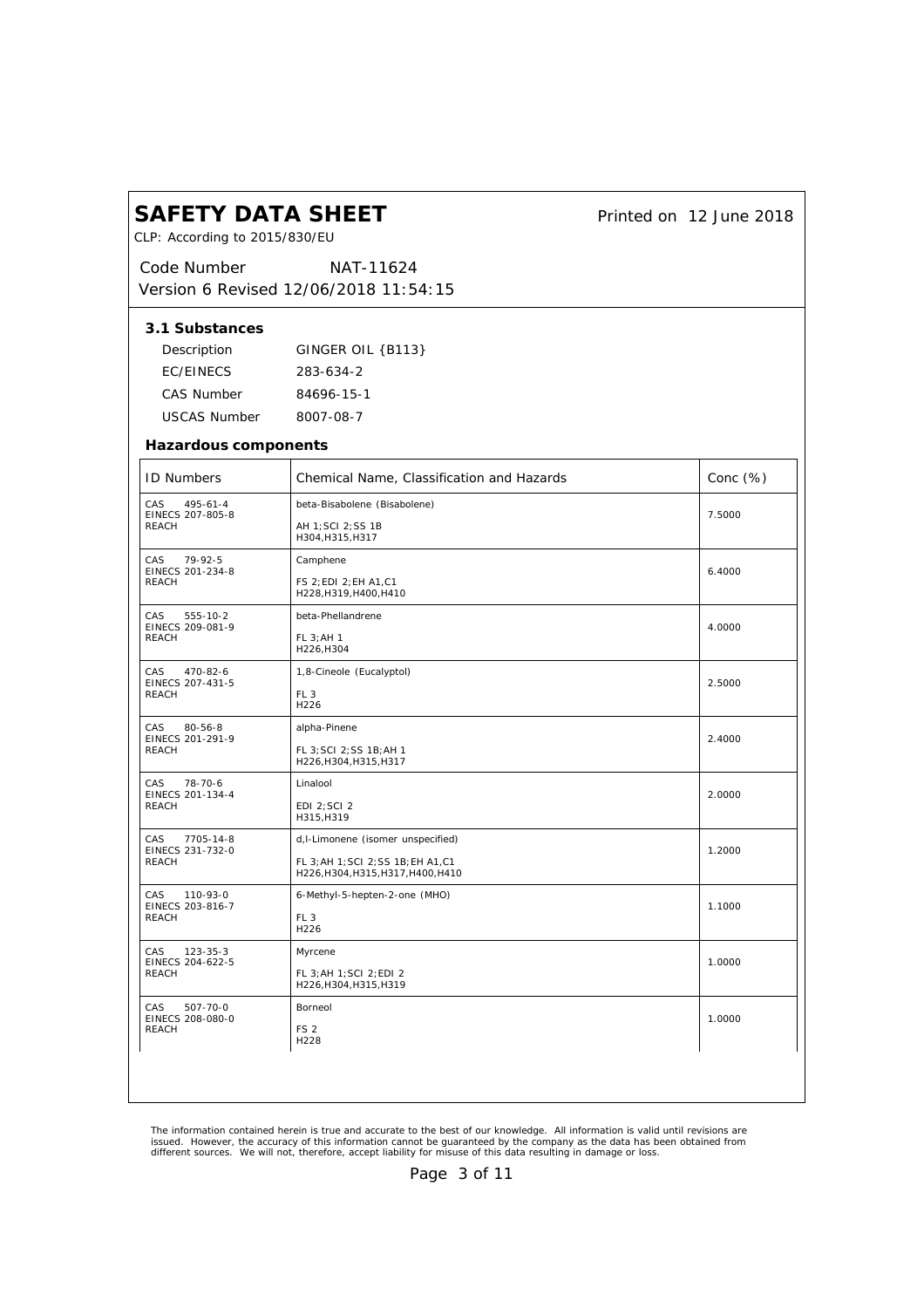*Printed on 12 June 2018*

CLP: According to 2015/830/EU

*Code Number Version 6 Revised 12/06/2018 11:54:15 NAT-11624*

| CAS<br>7212-44-4<br>EINECS 230-597-5             | Nerolidol                                                | 0.9000 |
|--------------------------------------------------|----------------------------------------------------------|--------|
| <b>REACH</b>                                     | EDI 2; EH A1, C1<br>H319, H400, H410                     |        |
| CAS<br>$106 - 26 - 3$<br>EINECS 203-379-2        | Neral                                                    | 0.6300 |
| <b>REACH</b>                                     | SCI 2; SS 1B; EDI 2<br>H315, H317, H319                  |        |
| CAS<br>639-99-6<br>EINECS 211-360-5<br>REACH     | Elemol                                                   | 0.3200 |
| CAS<br>586-62-9<br>EINECS 209-578-0              | Terpinolene                                              | 0.2500 |
| <b>REACH</b>                                     | FL 3; AH 1; EH C2<br>H226, H304, H411                    |        |
| CAS<br>127-91-3<br>EINECS 204-872-5              | beta-Pinene                                              | 0.2500 |
| <b>REACH</b>                                     | FL 3; SCI 2; SS 1B; AH 1<br>H226, H304, H315, H317       |        |
| CAS<br>$99 - 83 - 2$<br>EINECS 202-792-5         | alpha-Phellandrene                                       | 0.2500 |
| <b>REACH</b>                                     | FL 3; AH 1<br>H226, H304                                 |        |
| <b>CAS</b><br>$112 - 31 - 2$<br>EINECS 203-957-4 | Decanal                                                  | 0.1250 |
| REACH                                            | SCI 2; EDI 2; EH C3<br>H315, H319, H412                  |        |
| CAS<br>$124 - 13 - 0$<br>EINECS 204-683-8        | Octanal                                                  | 0.1100 |
| <b>REACH</b>                                     | FL 3; SCI 2; EDI 2; EH C3<br>H226, H315, H319, H412      |        |
| CAS<br>$106 - 24 - 1$<br>EINECS 203-377-1        | Geraniol                                                 | 0.1000 |
| <b>REACH</b>                                     | SCI 2; EDI 1; SS 1<br>H315, H317, H318                   |        |
| $99 - 87 - 6$<br>CAS.<br>EINECS 202-796-7        | para-Cymene                                              | 0.0900 |
| <b>REACH</b>                                     | FL 3; AH 1; EH C2<br>H226, H304, H411                    |        |
| CAS<br>$76 - 22 - 2$<br>EINECS 200-945-0         | Camphor (1,7,7-Trimethylbicyclo[2.2.1]heptan-2-one)      | 0.0800 |
| <b>REACH</b>                                     | FS 2; ATI 4; STO-SE 2<br>H228, H332, H371                |        |
| <b>CAS</b><br>13466-78-9<br>EINECS 236-719-3     | delta-3-Carene                                           | 0.0460 |
| <b>REACH</b>                                     | FL 3; SCI 2; SS 1; AH 1<br>H226, H304, H315, H317        |        |
| CAS<br>$99 - 85 - 4$<br>EINECS 202-794-6         | gamma-Terpinene (p-Mentha-1,4-diene)                     | 0.0450 |
| REACH                                            | FL 3; AH 1<br>H226, H304                                 |        |
| CAS<br>99-86-5<br>EINECS 202-795-1               | Terpinenes (para-Mentha-1,4-diene)                       | 0.0280 |
| <b>REACH</b>                                     | FL 3; ATO 4(1680); AH 1; EH C2<br>H226, H302, H304, H411 |        |
|                                                  |                                                          |        |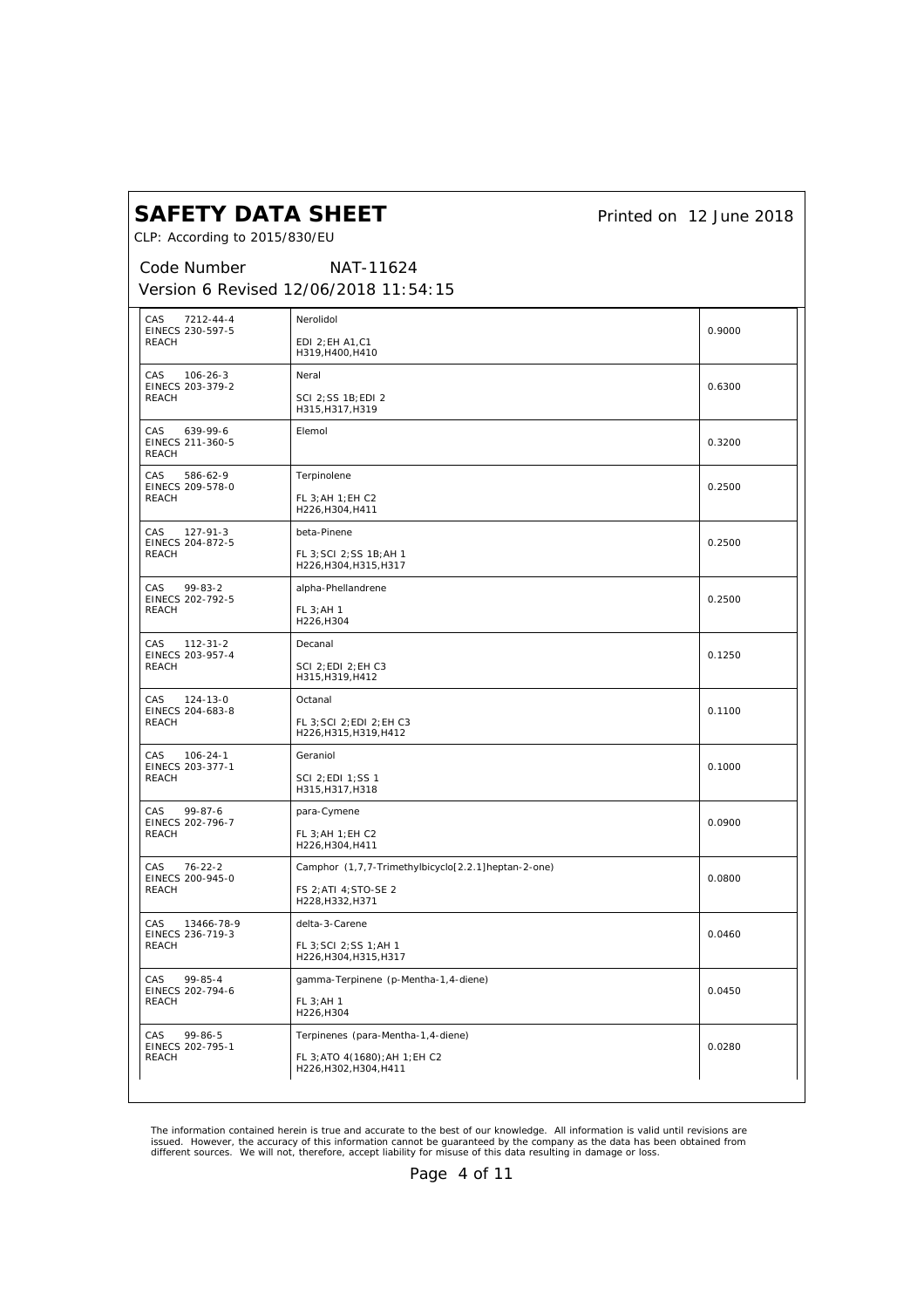| <b>SAFETY DATA SHEET</b> |  |
|--------------------------|--|
|                          |  |

CLP: According to 2015/830/EU

*Printed on 12 June 2018*

*Code Number Version 6 Revised 12/06/2018 11:54:15 NAT-11624*

Refer to section 16 for the wording of listed classification and hazard statement codes

**4. First Aid measures**

Take phrases in sections 2 into account

- **4.1 Description of first aid measures**
	- **After inhalation**

Remove from the exposure area to fresh air. Contact a doctor if necessary.

**After skin contact**

Remove contaminated clothing. Wash thoroughly with soap and water. Seek medical advice if irritation persists or there is any sign of tissue damage.

**After eye contact**

Flush with plenty of water and seek medical advice if necessary.

**After ingestion**

Wash mouth with plenty of water and obtain medical advice immediately.

- No further information available at this time **4.2 Most important symptoms and effects, both acute and delayed**
- No further information available at this time **4.3 Indication of immediate medical attention and special treatment needed**
- **5. Fire-fighting measures**
- **5.1 Extinguishing Media** Carbon dioxide, foam or dry powder DO NOT USE A DIRECT WATER JET.
- **5.2 Special hazards arising from the substance or mixture** May produce Carbon dioxide and unidentified organic compounds.
- **5.3 Advice for fire-fighters** Wear protective clothing and avoid inhalation of vapours.

**6. Accidental release measures**

- **6.1 Personal precautions, protective equipment and emergency procedures** Remove all sources of ignition. Avoid inhalation, skin and eye contact. Ensure proper ventilation.
- **6.2 Environmental precautions** Do not discharge directly into drains or the soil. Keep away from surface and ground

The information contained herein is true and accurate to the best of our knowledge. All information is valid until revisions are<br>issued. However, the accuracy of this information cannot be guaranteed by the company as the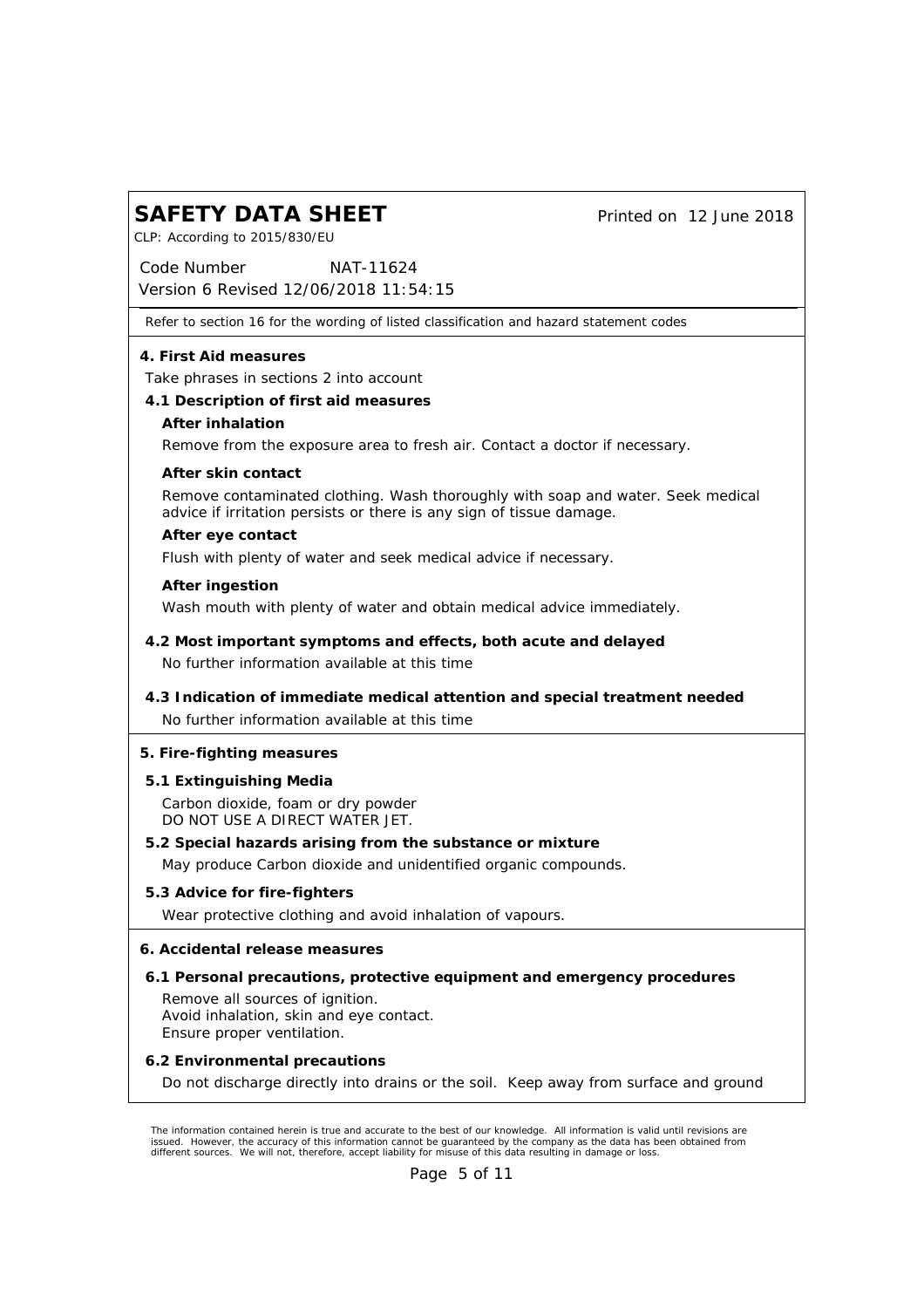*Printed on 12 June 2018*

CLP: According to 2015/830/EU

*Code Number Version 6 Revised 12/06/2018 11:54:15 NAT-11624*

water

**6.3 Methods and material for containment and cleaning up**

Soak up spillage with sand or other inert absorbant material such as earth or vemiculite; transfer used material to a suitable waste container and dispose in accordance with regulations.

**6.4 Reference to other sections** Refer to information in Sections 7, 8 and 13

**7. Handling and storage**

**7.1 Precautions for safe handling**

Maintain good occupational and personal hygiene. Avoid inhalation and contact with skin and eyes.

- **7.2 Conditions for safe storage, including any incompatibilities** Store in tightly sealed original containers away from ignition sources and in a cool place.
- **7.3 Specific end use(s)** No further information available

### **8. Exposure controls / personal protection**

**8.1 Control Parameters** No information available

**Engineering controls** No information available **8.2 Exposure controls**

#### **Individual protection measures**

Refer to Section 5 for specific fire/chemical personal protective equipment advice. Always wash routinely before breaks, meals and at the end of the work period.

**Eye/face protection**

Wear safety goggles.

**Hand protection**

Wear chemically resistant disposable gloves.

**Other skin protection**

Wear overalls. Always wash routinely before breaks, meals and at the end of the work period.

The information contained herein is true and accurate to the best of our knowledge. All information is valid until revisions are<br>issued. However, the accuracy of this information cannot be guaranteed by the company as the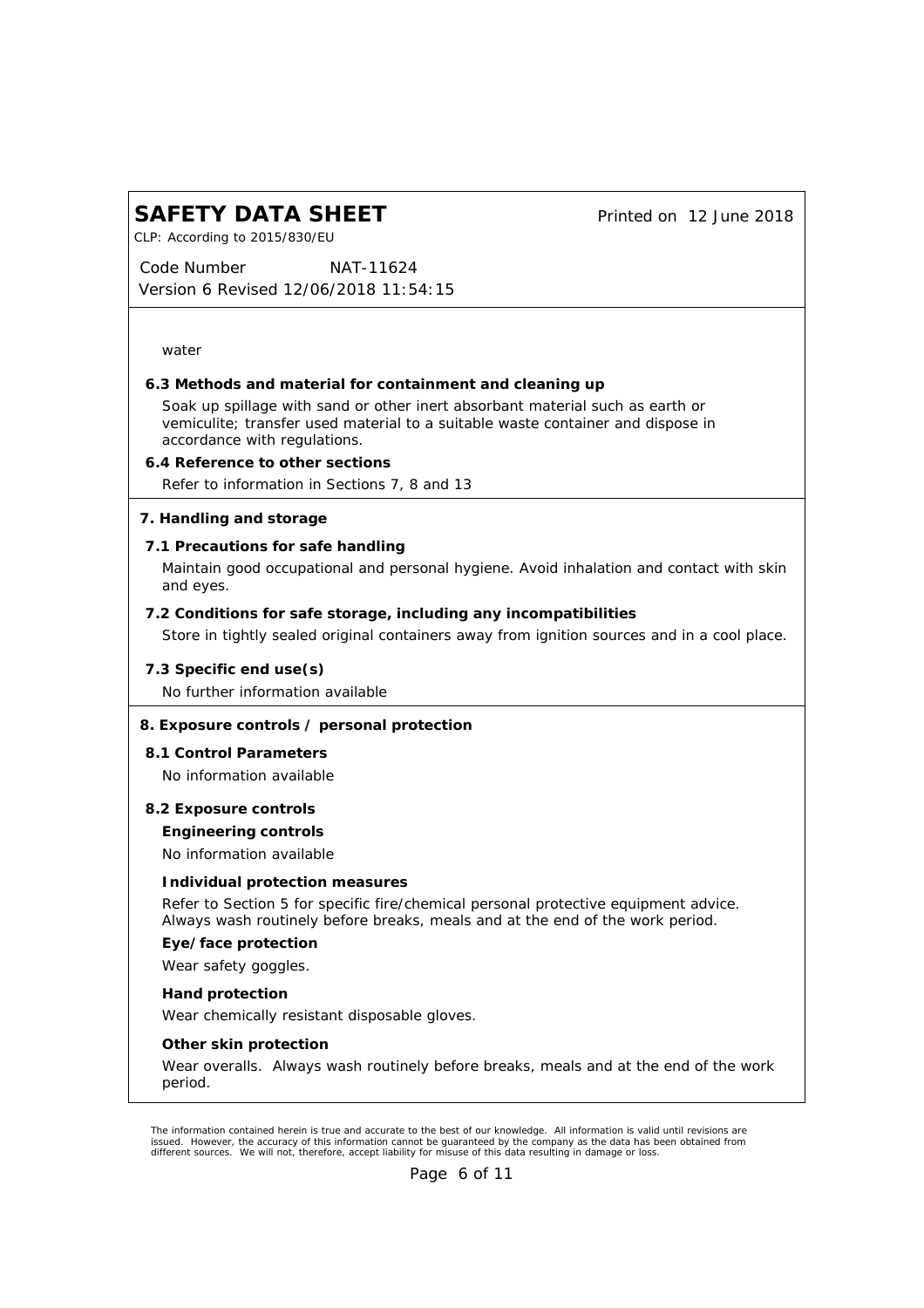| <b>SAFETY DATA SHEET</b><br>CLP: According to 2015/830/EU                                                 |                     | Printed on 12 June 2018 |
|-----------------------------------------------------------------------------------------------------------|---------------------|-------------------------|
| Code Number<br>NAT-11624<br>Version 6 Revised 12/06/2018 11:54:15                                         |                     |                         |
| Respiratory protection<br>Not generally required. Use inhalation protection in poorly ventilated areas    |                     |                         |
| Thermal hazards<br>No information available                                                               |                     |                         |
| Environmental exposure controls<br>No information available                                               |                     |                         |
| 9. Physical and chemical properties                                                                       |                     |                         |
| 9.1 Information on basic physical and chemical properties<br>FLASH POINT (°C)                             | 66                  |                         |
| Liquid                                                                                                    | Mobile Liquid       |                         |
| Colour                                                                                                    | Pale Yellow - Green |                         |
| Aroma                                                                                                     | Spicy               |                         |
| 9.2 Other information<br>No further information available                                                 |                     |                         |
| 10. Stability and reactivity                                                                              |                     |                         |
| 10.1 Reactivity<br>Not determined                                                                         |                     |                         |
| 10.2 Chemical Stability<br>Not determined                                                                 |                     |                         |
| 10.3 Possibility of hazardous reactions<br>Not determined                                                 |                     |                         |
| 10.4 Conditions to avoid<br>Extreme temperatures                                                          |                     |                         |
| 10.5 Incompatible materials                                                                               |                     |                         |
| Highly reactive chemicals which may produce unknown reaction products and so cause<br>additional hazards. |                     |                         |
| 10.6 Hazardous decomposition products<br>Not determined                                                   |                     |                         |
|                                                                                                           |                     |                         |
|                                                                                                           |                     |                         |

The information contained herein is true and accurate to the best of our knowledge. All information is valid until revisions are<br>issued. However, the accuracy of this information cannot be guaranteed by the company as the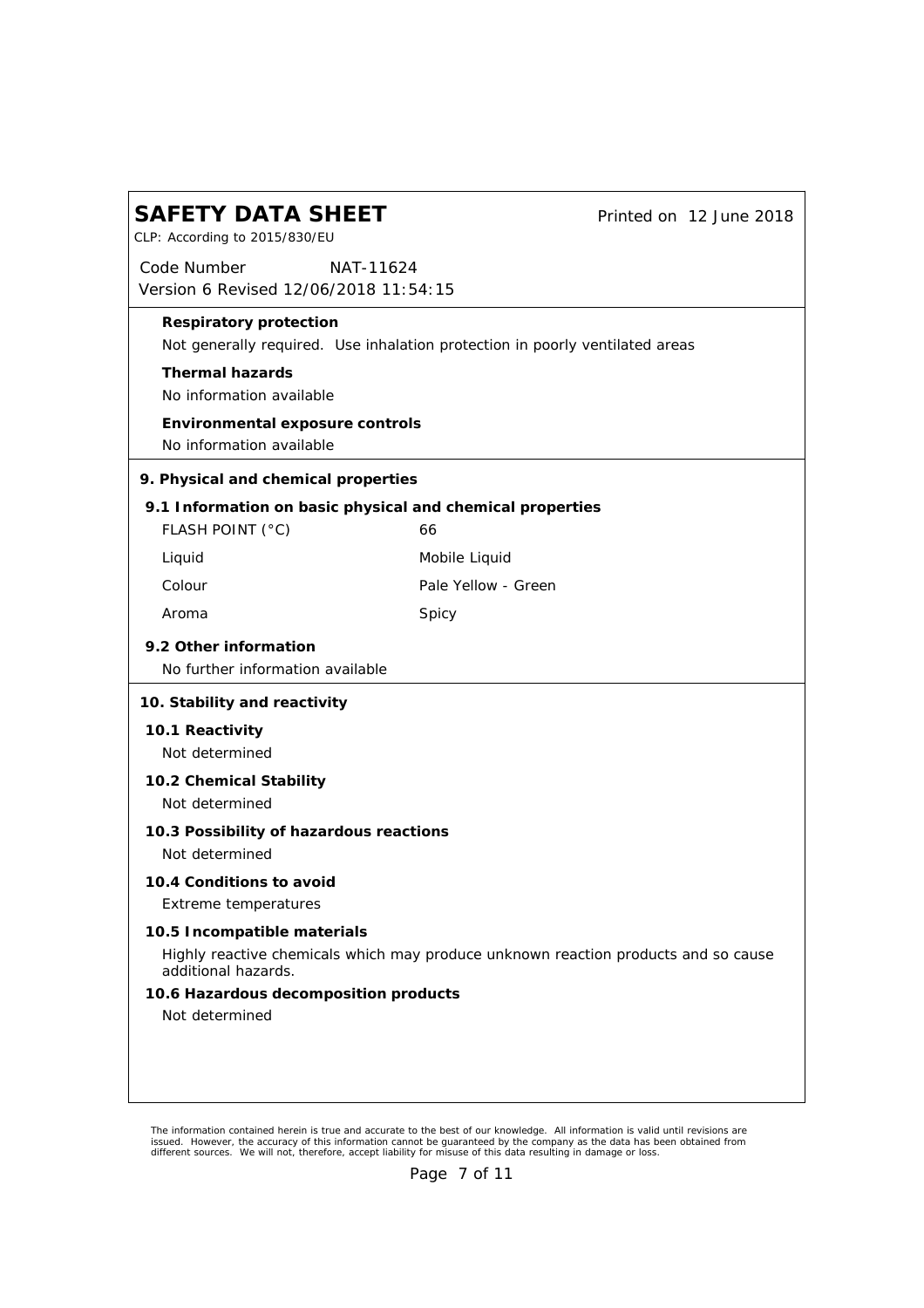*Printed on 12 June 2018*

CLP: According to 2015/830/EU

*Code Number Version 6 Revised 12/06/2018 11:54:15 NAT-11624*

| 11. Toxicological information                                                    |                                                                              |
|----------------------------------------------------------------------------------|------------------------------------------------------------------------------|
| 11.1 Information on toxicological effects<br>Acute toxicity<br>No data available |                                                                              |
| Skin corrosion / irritation<br>No data available                                 |                                                                              |
| Serious eye damage / irritation<br>No data available                             |                                                                              |
| Respiratory or skin sensitisation<br>No data available                           |                                                                              |
| Germ cell mutagenicity<br>No data available                                      |                                                                              |
| Carcinogenicity<br>No data available                                             |                                                                              |
| Reproductive toxicity<br>No data available                                       |                                                                              |
| STO-single exposure<br>No data available                                         |                                                                              |
| STO-repeated exposure<br>No data available                                       |                                                                              |
| Aspiration hazard<br>No data available                                           |                                                                              |
| Information on likely routes of exposure<br>No data available                    |                                                                              |
| No data available                                                                | Symptoms related to the physical, chemical and toxicological characteristics |
| long-term exposure                                                               | Delayed and immediate effects as well as chronic effects from short and      |
| No data available                                                                |                                                                              |
| Interactive effects                                                              |                                                                              |
| No data available                                                                |                                                                              |
|                                                                                  |                                                                              |

The information contained herein is true and accurate to the best of our knowledge. All information is valid until revisions are<br>issued. However, the accuracy of this information cannot be guaranteed by the company as the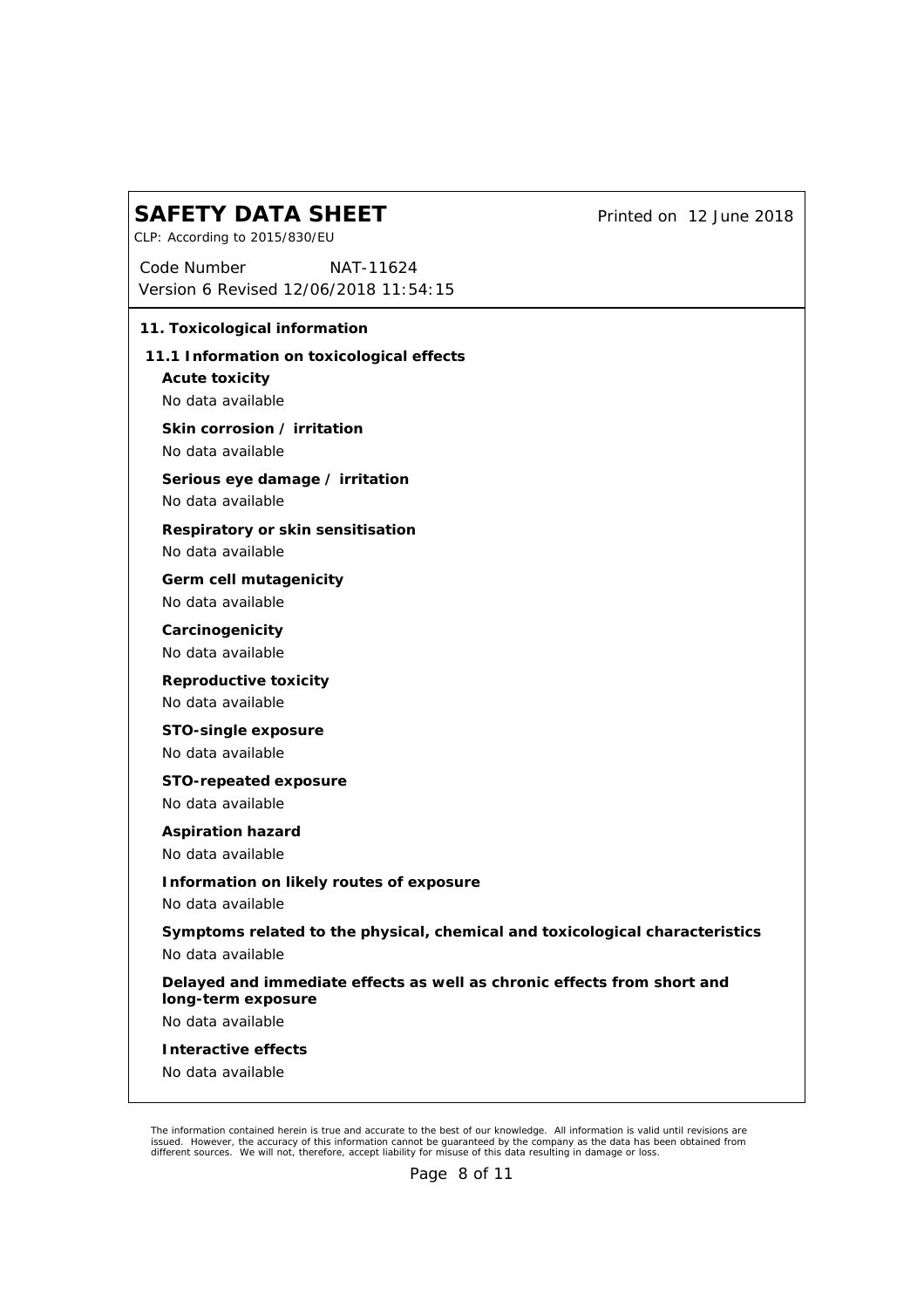| <b>SAFETY DATA SHEET</b><br>CLP: According to 2015/830/EU         | Printed on 12 June 2018                                                                  |
|-------------------------------------------------------------------|------------------------------------------------------------------------------------------|
| Code Number<br>NAT-11624<br>Version 6 Revised 12/06/2018 11:54:15 |                                                                                          |
| Other information<br>No data available                            |                                                                                          |
| 12. Ecological information                                        |                                                                                          |
| 12.1 Toxicity                                                     | No data available; avoid soil, surface water and water-bearing stratum contamination.    |
| 12.2 Persistence and degradability<br>No data available           |                                                                                          |
| 12.3 Bioaccumulative potential<br>No data available               |                                                                                          |
| 12.4 Mobility in soil<br>No data available                        |                                                                                          |
| 12.5 Results of PBT and vPvB assessment<br>No data available      |                                                                                          |
| 12.6 Other adverse effects<br>No data available                   |                                                                                          |
| 13. Disposal considerations                                       | Please refer to the information in section 8 (Exposure controls and personal protection) |
| 13.1 Waste treatment methods                                      | Dispose in accordance with the law and local regulations. Treat as trade effluent.       |
| 14. Transport information                                         |                                                                                          |
| 14.1 UN number                                                    | 3082                                                                                     |
| 14.2 UN proper shipping name                                      | ENVIRONMENTALLY HAZARDOUS SUBSTANCE, LIQUID,<br>N.O.S. (Ginger oil)                      |
| 14.3 Transport hazard class(es)                                   | 9                                                                                        |
| 14.4 Packing group                                                | $\mathbf{H}$                                                                             |
| Tunnel Code                                                       | (E)                                                                                      |
| 14.5 Environmental Hazards<br>No relevant information available   |                                                                                          |

The information contained herein is true and accurate to the best of our knowledge. All information is valid until revisions are<br>issued. However, the accuracy of this information cannot be guaranteed by the company as the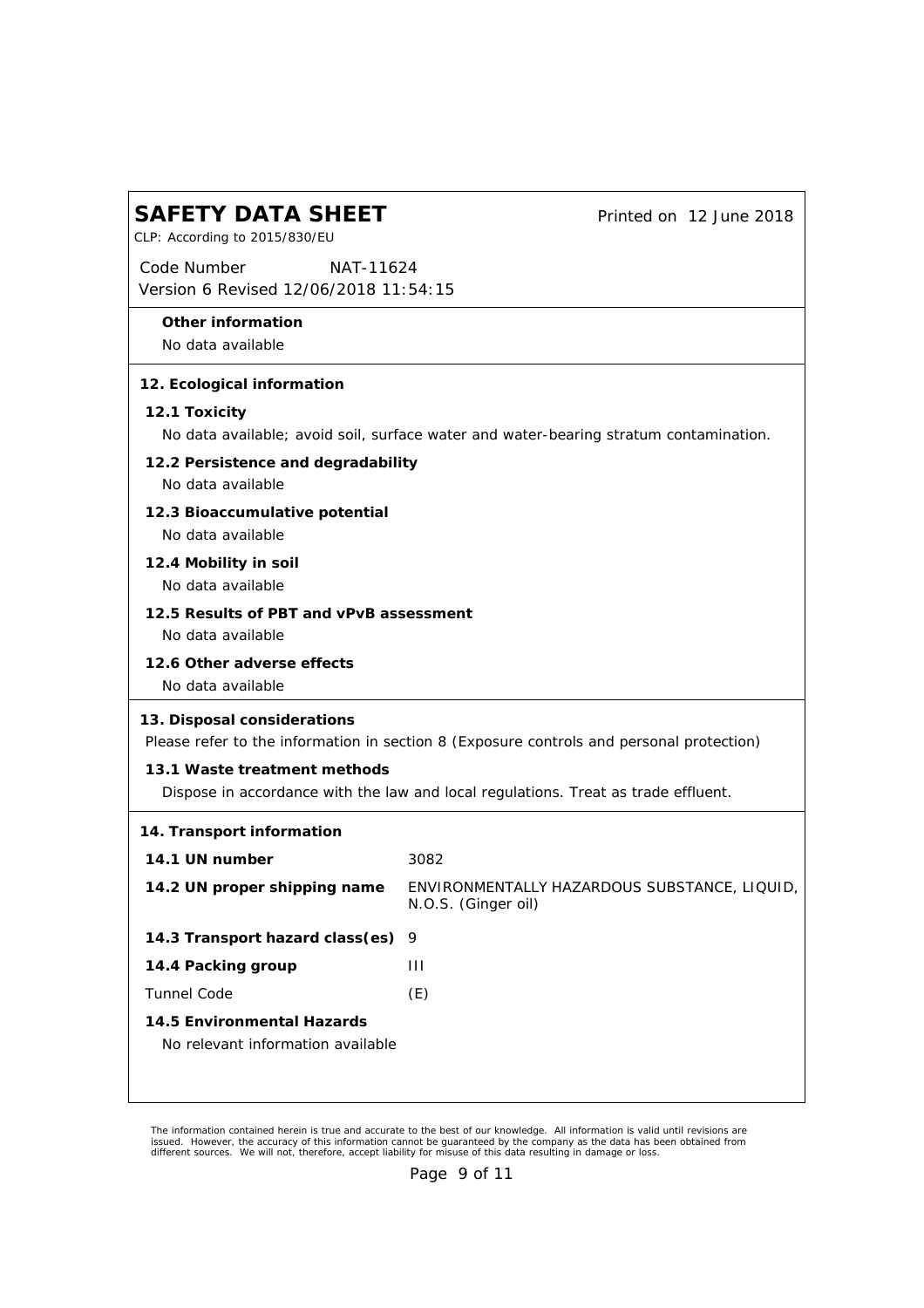| <b>SAFETY DATA SHEET</b><br>CLP: According to 2015/830/EU              |                                                       |                                                                                | Printed on 12 June 2018 |
|------------------------------------------------------------------------|-------------------------------------------------------|--------------------------------------------------------------------------------|-------------------------|
| Code Number                                                            | NAT-11624<br>Version 6 Revised 12/06/2018 11:54:15    |                                                                                |                         |
| 14.6 Special precautions for user<br>No relevant information available |                                                       |                                                                                |                         |
| Not applicable                                                         |                                                       | 14.7 Transport in bulk according to Annex II of MARPOL73/78 and the IBC Code   |                         |
| 15. Regulatory information                                             |                                                       |                                                                                |                         |
| substance or mixture                                                   | No relevant information available at this time        | 15.1 Safety, health and environmental regulations/legislation specific for the |                         |
| 15.2 Chemical safety assessment                                        |                                                       |                                                                                |                         |
|                                                                        | A chemical safety assessment has not been carried out |                                                                                |                         |
| 16. Other information                                                  |                                                       |                                                                                |                         |
|                                                                        |                                                       |                                                                                |                         |
|                                                                        | Full list of precautionary phrases                    |                                                                                |                         |
| P210                                                                   | other ignnition sources. No smoking.                  | Keep away from heat, hot surfaces, sparks, open flames and                     |                         |
| P273                                                                   | Avoid release to the environment.                     |                                                                                |                         |
| P <sub>280</sub>                                                       |                                                       | Wear protective gloves and eye protection                                      |                         |
| $P302 + P352$                                                          | IF ON SKIN: Wash with plenty of water.                |                                                                                |                         |
| $P333 + P313$                                                          |                                                       | If skin irritation or rash occurs: Get medical advice.                         |                         |
| P501                                                                   | regulation.                                           | Dispose of contents and container in accordance with local                     |                         |
|                                                                        | Wording of any hazard classes listed in section 3     |                                                                                |                         |
| FL <sub>3</sub>                                                        | Flammable liquid, category 3                          |                                                                                |                         |
| FS <sub>2</sub>                                                        | Flammable solid, category 2                           |                                                                                |                         |
| ATO 4                                                                  | Acute toxicity, oral, category 4                      |                                                                                |                         |
| AH 1                                                                   | Aspiration hazard, category 1                         |                                                                                |                         |
| SCI <sub>2</sub>                                                       | Skin corrosion/irritation, category 2                 |                                                                                |                         |
| <b>SS1</b>                                                             | Skin sensitisation, category 1                        |                                                                                |                         |
| SS <sub>1B</sub>                                                       | Skin sensitisation, category 1B                       |                                                                                |                         |
| EDI <sub>1</sub>                                                       | Eye damage/irritation, category 1                     |                                                                                |                         |
| EDI <sub>2</sub>                                                       | Eye damage/irritation, category 2                     |                                                                                |                         |
| ATI 4                                                                  | Acute toxicity, inhalation, category 4                |                                                                                |                         |
| STO-SE <sub>2</sub>                                                    |                                                       | Specific target organ, single exposure, category 2                             |                         |
| EH A1                                                                  | Aquatic hazard, acute, category 1                     |                                                                                |                         |